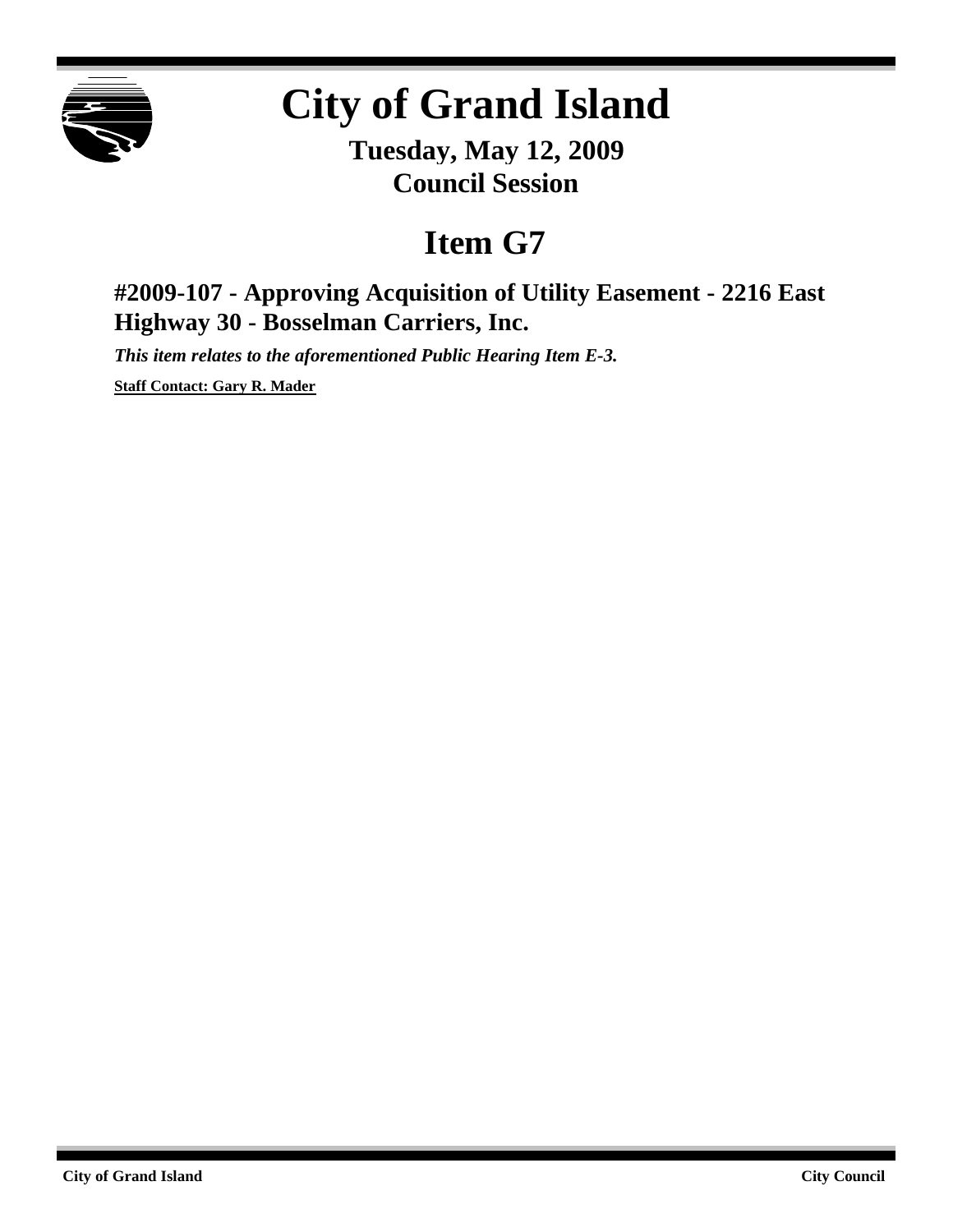## R E S O L U T I O N 2009-107

WHEREAS, a public utility easement is required by the City of Grand Island, from Bosselman Carriers, Inc., to survey, construct, inspect, maintain, repair, replace, relocate, extend, remove, and operate thereon, public utilities and appurtenances, including lines and transformers; and;

WHEREAS, a public hearing was held on May 12, 2009, for the purpose of discussing the proposed acquisition of an easement located in Hall County, Nebraska; and more particularly described as follows:

Commencing at the southwest corner of Lot Six (6) Bosselman Brothers Subdivision in the City of Grand Island, Hall County; thence northeasterly along the southerly line of said Lot Six (6) on an assumed bearing of N63°19'55"E, a distance of thirty (30.0) feet to the ACTUAL Point of Beginning; thence continuing along the southerly line of said Lot Six (6), a distance of twenty (20.0) feet; thence N26°40'05"W, a distance of one hundred four and eight hundredths (104.08) feet to a point on the westerly line of said Lot Six (6); thence S00°59'47''E along the westerly line of said Lot Six (6), a distance of forty six and seventeen hundredths (46.17) feet; thence S26°40'05"E, a distance of sixty two and forty seven hundredths (62.47) feet to the said Point of Beginning.

The above-described easement and right-of-way containing a combined total of 0.038 acres, more or less, as shown on the plat dated 4/30/2009, marked Exhibit "A", attached hereto and incorporated herein by reference,

NOW, THEREFORE, BE IT RESOLVED BY THE MAYOR AND COUNCIL OF THE CITY OF GRAND ISLAND, NEBRASKA, that the City of Grand Island be, and hereby is, authorized to acquire a public utility easement from Bosselman Carriers, Inc., on the above-described tract of land.

- - -

Adopted by the City Council of the City of Grand Island, Nebraska, May 12, 2009.

Margaret Hornady, Mayor

\_\_\_\_\_\_\_\_\_\_\_\_\_\_\_\_\_\_\_\_\_\_\_\_\_\_\_\_\_\_\_\_\_\_\_\_\_\_\_

Attest:

RaNae Edwards, City Clerk

\_\_\_\_\_\_\_\_\_\_\_\_\_\_\_\_\_\_\_\_\_\_\_\_\_\_\_\_\_\_\_\_\_\_\_\_\_\_\_

| Approved as to Form $\overline{a}$ |                 |
|------------------------------------|-----------------|
| May 7, 2009                        | ¤ City Attorney |